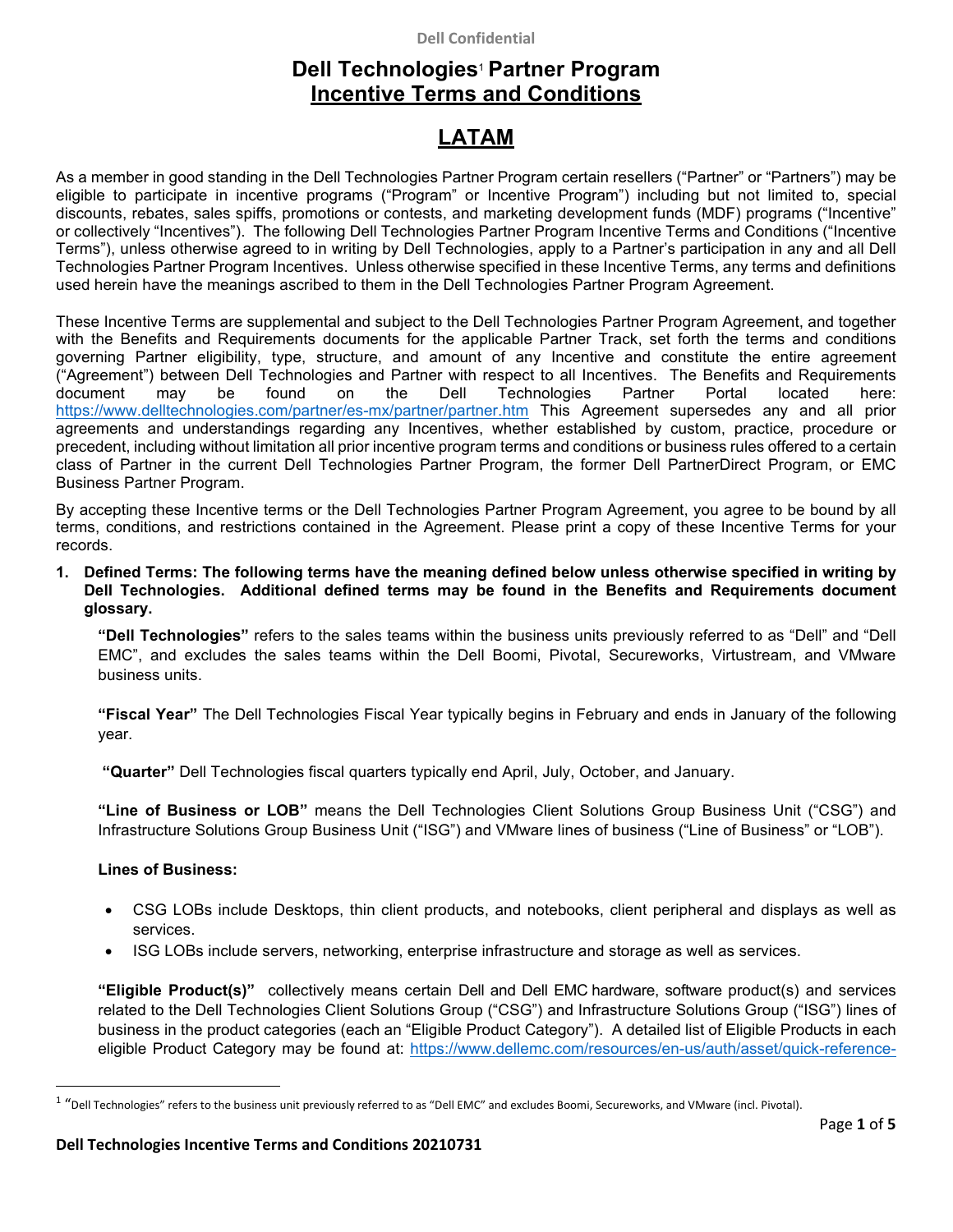### **Dell Confidential**

guides/partner/requirements-benefits-productcategories.pdf (the "Eligible Products List"). Only products and/or categories of products found on the Eligible Products List that Distributor and Partner are authorized to resell shall be eligible for the Incentives described herein. Dell Technologies may modify the Eligible Products List or any Program or Incentives Program at any time and in its sole discretion and Dell Technologies reserves the right to exclude certain products from the Program at any time in its sole discretion.

**"Total Purchases"** means the total amount of Eligible Products purchased by a Partner from Dell Technologies or an Authorized Distributor or for resale to an end-user customer. Total Purchases shall be determined using the shipped amount or the booked order amount for Eligible Products as applicable. Total Purchases exclude all taxes, freight/delivery and handling charges associated with, and all returns and cancellations of such purchases, as well as sales of refurbished products (collectively, "Exclusions"). Any such Exclusions, if not excluded from Total Purchases made in a particular Quarter, may be excluded from Total Purchases in a later Quarter.

**"Authorized Distributor"** means a distributor that is awarded a 'distributor' partner track in the Dell Technologies Partner Program, holds a valid Dell Technologies Distribution Agreement and is contractually authorized to sell Eligible Products in the country that Partner is contracted with Dell Technologies to conduct business.

**"Portfolio Competency"** means a Dell Technologies-awarded credential or certification, for training or other actions completed by a Partner, across a defined Product Category associated with the CSG or ISG Lines of Business.

- **2. Program Period:** Partner's participation in any Incentive Program will begin on the first day of the Quarter in which Partner accepts these Incentive Terms and continues until a.) the end date as set forth in the Benefits and Requirements document or b.) the last day of the Dell Technologies Fiscal Year as applicable (such period, the "Program Period") unless Partner participation is earlier terminated by Dell Technologies or Partner. DEALS REGISTERED, SHIPPED BY DELL, OR QUOTED AND ORDERED THROUGH THE OSC TOOL a) PRIOR TO PARTNER'S PARTICIPATION IN THIS PROGRAM; or b) PRIOR TO THE START DATE OR AFTER THE END DATE OF THE PROGRAM PERIOD, and PRIOR ORDERS THAT ARE CANCELLED OR REBOOKED DO NOT QUALIFY FOR INCENTIVES UNDER ANY INCENTIVE PROGRAM OFFERED BY DELL TECHNOLOGIES.
- **3. Product Purchases:** Partner must purchase Dell Technologies hardware and software products or services from a Dell Technologies Global Commercial Channels segment or an Authorized Distributor as identified by Dell Technologies. Such purchases shall be governed by the terms provided in the applicable Ordering Agreement. Dell Technologies reserves the right to exclude certain products from any Incentives at any time in its sole discretion.
- **4. Deal Registration:** All opportunities must be registered through the Dell Technologies Deal Registration Program; to the extent the opportunities meet relevant product thresholds. The Dell Technologies Deal Registration Program Terms and Conditions may be found at:
	- **MMCLA**: https://www.delltechnologies.com/partner/es‐mx/asset/quick‐reference‐guides/partner/Deal‐ Registration‐Terms.pdf
	- BRAZIL: https://www.delltechnologies.com/partner/pt-br/asset/quick-reference-guides/partner/Deal-Registration‐Terms.pdf

Following such registration, Dell Technologies will review each opportunity to determine whether it qualifies for any Incentives under the Program.

- **5. Eligibility of Sales:** Dell Technologies reserves the right to determine the eligibility of any opportunity for Incentives and to adjust or reduce Incentives for any Opportunity under this Program in its sole discretion. Only those opportunities that Dell Technologies determines are eligible shall qualify for Incentives and all decisions made by Dell Technologies are final. Purchase orders must be received by Dell Technologies, and the order must ship or be quoted and ordered as applicable not prior to the start of the Program Period and no later than the last day of the Program Period to qualify for Incentives.
	- **a.** Opportunities shipped by Dell or booked by EMC prior to a Partner's participation in the Program do not qualify, nor do prior orders that are cancelled or rebooked.
	- **b.** Purchases of refurbished products are excluded from the calculations of minimum revenue thresholds for Partner participation in this Program and are excluded from any rebate, incentive, and marketing development fund calculations available through this Program.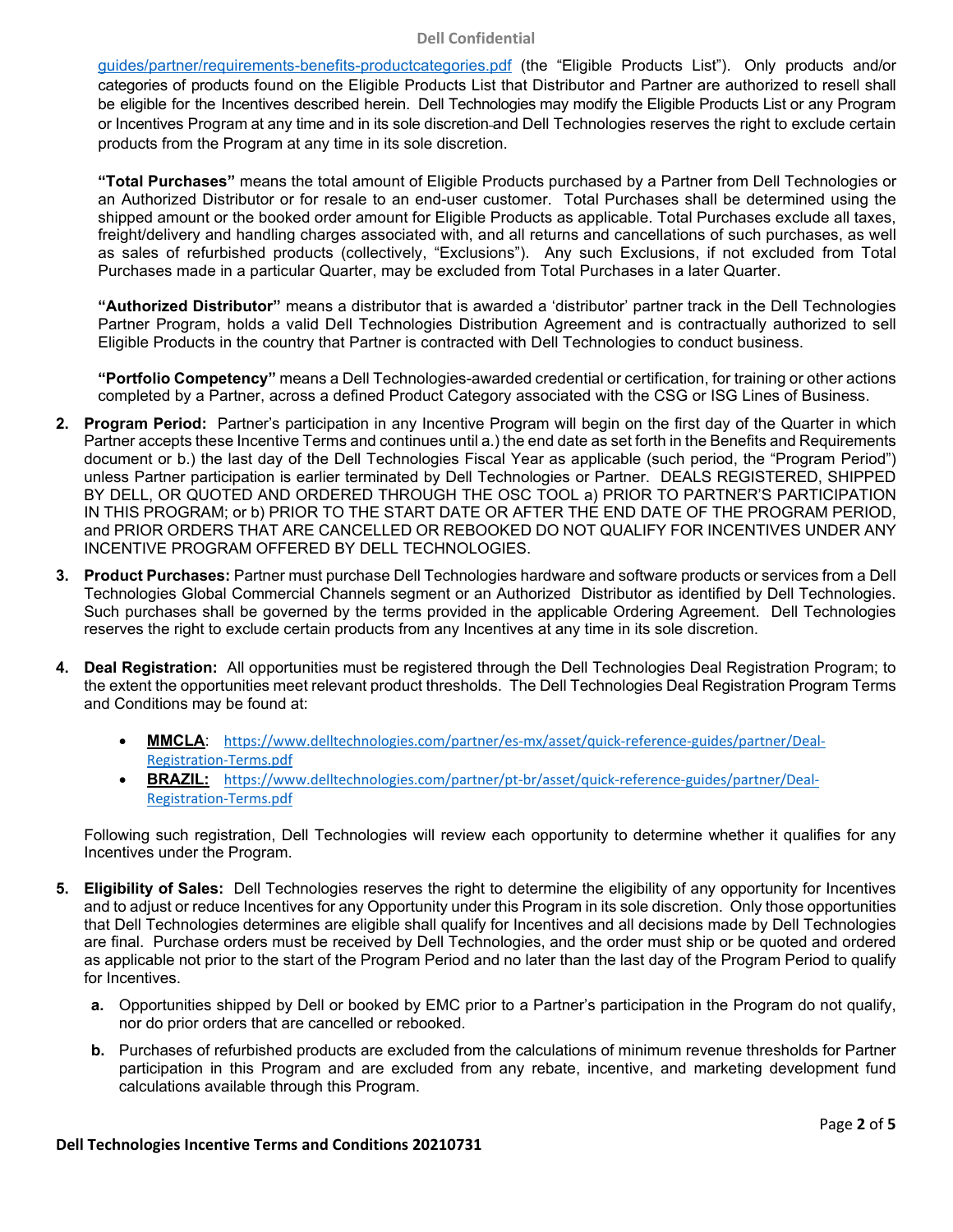#### **Dell Confidential**

- **c.** Only the Partner that submits the purchase order or books the revenue will receive the revenue/rebate credit. For example:
	- **i.** If two partners collaborate and each Partner submits a separate purchase order the collaborating Partners would receive Incentives or Tier credit based on the amounts submitted.
	- **ii.** Alternatively, if two partners collaborate and only one submits the purchase order then only the Partner that submitted the purchase order will receive Incentives or Tier credit.
- **6. Incentive Calculations:** Unless otherwise specified, all Incentive calculations will be calculated in Partner's trading currency using Dell Technologies' applicable currency hedge rate.
- **7. Incentive Payments:** For qualifying sales of Dell Technologies products, purchased and shipped or quoted and ordered as applicable during a Quarter, Dell Technologies shall pay Incentives on sales and orders attributable to the country in which they are placed and in which the Partner has contracted with Dell Technologies to conduct business. Unless otherwise specified, all Incentive Payments will be made in Partner's trading currency using Dell Technologies' applicable currency hedge rate. All Incentive Payments are in Dell Technologies' sole discretion and only those products resold by Partner to end-users approved by Dell Technologies will be eligible for Incentives. Products resold to endusers in contradiction with the Dell Technologies Partner Program Agreement, the Dell Reseller Terms of Sale, Partner's existing EMC Channel Purchase Agreement, or any reseller terms applicable to products from a Dell Technologies Strategically Aligned Business will not be eligible for Incentives. In those cases where payment of Incentives depends on information that each Authorized Distributor must provide, Dell Technologies will have no responsibility to pay Incentives to Partners if the Authorized Distributor does not provide this complete information in time.
	- **a.** Dell Technologies will make commercially practicable efforts to pay Partner the applicable Incentive Payments in the applicable trading currency within sixty (60) days of the close of a Quarter.
	- **b.** DELL TECHNOLOGIES RESERVES THE RIGHT TO PAY A REDUCED INCENTIVE AMOUNT OR NOT PAY INCENTIVES IN CERTAIN CIRCUMSTANCES, INCLUDING, WITHOUT LIMITATION, WHERE (A) PARTNER IS MERELY ACTING AS AN AGENT, ORDER FULFILLER, OR FULFILLMENT VEHICLE FOR ANOTHER ENTITY OR (B) PARTNER HAS PURCHASED PRODUCTS FROM DELL TECHNOLOGIES AT PRICING OR DISCOUNTS THAT ARE BELOW DELL TECHNOLOGIES' STANDARD PRICING OR (C) PARTNER HAS PURCHASED PURSUANT TO SPECIAL CONTRACT PRICING BETWEEN PARTNER AND DELL TECHNOLOGIES OR (D) PARTNER HAS FAILED TO RAISE A CLAIM OR FILE A DISPUTE WITH DELL TECHNOLOGIES WITHIN THRTY (30) DAYS OF THE DATE THAT THE INCENTIVE WAS PAID OR PAYABLE PURSUANT TO SECTION 8, OR (E) AN INCENTIVE PAYMENT AMOUNT LESS THAN \$100.00 (USD).
	- **c. Overpayment:** If Dell Technologies makes an Incentive Payment to Partner (a) in excess of the Incentive amounts Partner should have earned or (b) for Incentives to which Partner is otherwise ineligible to receive (collectively "Overpayments"), Dell Technologies may require Partner to promptly return the Overpayment amount to Dell Technologies. If Partner fails to return an Overpayment in a timely manner, Dell Technologies reserves the right to assess additional fees including but not limited to late fees or related attorney's fees for recoupment of any Overpayment from Partner. Alternatively, Dell Technologies may withhold any Overpayment amounts from Partner's future Incentive Payments.
	- **d. Partner's Account:** Partner must upload the required banking information into the Dell Technologies Incentive Center and Partner's Account must be up to date and in good payment standing at all times throughout a Quarter as determined by Dell Technologies. If at any time during a Quarter either condition is not met, as determined by Dell Technologies, Partner will be placed on accounts receivable hold ("AR Hold") and any rebate or incentive payments including Quarterly MDF Payments (collectively "Incentives" or "Incentive Payments") earned by Partner will be withheld (and, as applicable, forfeited) as set forth below.
		- **i. Past Due Invoices:** If Partner is placed on AR Hold at any time during a Quarter then any Incentive Payment earned by Partner for that Quarter will be withheld. If Partner brings its account up to date and in good standing and continues to remain in good standing, then Dell Technologies will remove Partner from AR Hold and any withheld Incentive Payments will be released with the Partner's next regularly scheduled Incentive Payment. If Partner continues to have past due invoices following the AR Hold determination, Dell Technologies is not liable or obligated to make and Partner forfeits receipt of, any and all Incentive Payments due for the prior Quarter under any existing Dell Technologies Incentive Program and the Incentive Payments from the current Quarter will be withheld.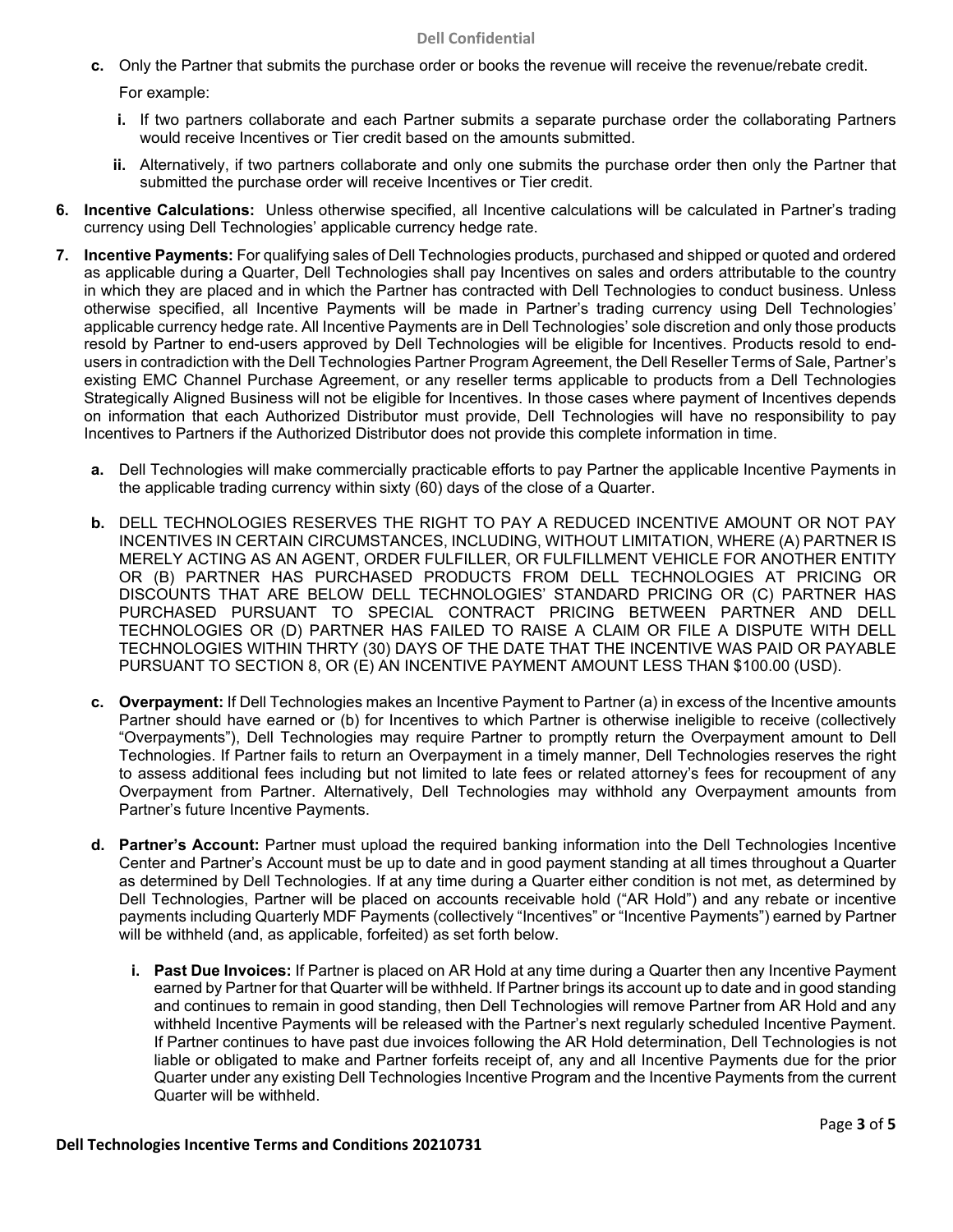- **ii. Banking Information:** If Partner has not uploaded the required banking information, Partner has seventy (70) days after the end of payment notification in the Incentive Center to update the required Payment Information in the Dell Technologies Incentive Center. If Partner uploads required Payment Information within seventy (70) days of payment notification in the Incentive Center, then Dell Technologies shall pay to Partner the withheld Incentive Payments. If, Partner has not provided required Payment Information within seventy (70) days after the Incentive Center payment notification, then Dell Technologies is not liable or obligated to make, and Partner forfeits receipt of, any and all Incentive Payments due under any existing Dell Technologies Incentive Program.
- **8. Incentive Disputes:** In the event of a dispute regarding calculation of Incentives, revenue, key performance indicators (KPIs) or whether data has been correctly recorded on Dell Technologies' order management systems and/or whether a delivery was made within the relevant Quarter, the Partner may request an email or phone dialogue or meeting with Partner's Dell Technologies Account Manager to discuss the issue and to provide evidence to support the Partner's dispute, within thirty (30) days following payment of any Dell Technologies rebate or Incentive. If Partner does not file a dispute with Dell Technologies within thirty (30) days of payment by Dell Technologies then Dell Technologies is not liable or obligated to make, and Partner forfeits receipt of, any and all disputed Incentive amounts under the applicable Dell Technologies Incentive Program. Any decisions made by Dell Technologies are final. This dispute period is not applicable to Dell Technologies and does not place any restrictions on Dell Technologies' right to enforce Overpayments as stated herein.
- **9. Records:** Dell Technologies records and systems shall be conclusive for purposes of determining compliance under the Agreement and performing any calculation regarding any and all Incentives. Eligibility of sales of products in connection with any Incentive Program shall be in Dell Technologies' sole discretion. All decisions made by Dell Technologies are final.
- **10. Taxes:** All applicable taxes (including, but not limited to, Value Added Tax and Withholding Taxes) on Incentives are the sole responsibility of Partner. In certain circumstances, Dell Technologies may elect to pay applicable taxes on the amount of Incentives. Partner may be required to provide relevant tax information to Dell Technologies for tax reporting purposes. Failure to provide requested tax information, where applicable, to Dell Technologies within thirty (30) days after Partner's enrollment in an Incentive Program may result in Partner's forfeiture of the Incentives.
- **11. Additional Obligations:** Dell Technologies may issue notices of Quarterly sales goals that Partners may be required to meet or exceed in order to remain active in an Incentive Program or receive Incentive Payments detailed in the Incentive Terms. Dell Technologies not obligated to issue such notices, nor is it a condition that must be met prior to terminating Partner participation in an Incentive Program. These notices also do not guarantee payment of Incentives.
- **12. Termination; Withdrawal; Disqualification:** Dell Technologies may terminate this Agreement or any Incentive Program, in whole or in part, and/or Partner's participation therein at any time. Partner may terminate this Agreement or withdraw from an Incentive Program at any time for any reason by providing five (5) days written notice to Dell Technologies.

If Partner (a) is disqualified or otherwise terminated by Dell Technologies or (b) withdraws prior to the end of a Quarter, then Dell Technologies is not liable to make any Incentive payments to the Partner for such Quarter. Dell Technologies may offset any and all amounts the Partner owes Dell Technologies against any and all Incentives due under any existing or future Incentive Program offered by Dell Technologies.

- **13. Modifications:** Dell Technologies reserves the right to modify or discontinue the Agreement, any Incentive Program, or any Partner's participation therein, in whole or in part, at any time without prior notice. If any modification to the Agreement is unacceptable to the Partner, then Partner's sole recourse is to terminate its participation in the Incentive Program. If any provision of this Agreement is void or unenforceable, the parties agree to delete it and agree that the remainder will continue to be in effect. Dell Technologies' failure to enforce the Partner's strict performance of any term in the Agreement will not constitute a waiver of Dell Technologies' right to subsequently enforce such term or any other term. Partner's continued participation in the Incentive Program will constitute Partner's binding acceptance of the modification.
- **14. Indemnification. To the fullest extent permitted by law, Partner shall indemnify, defend, and hold harmless Dell Technologies and its subsidiaries, affiliates, parents, successors, and assigns, from and against any claim, demand, cause of action, debt, or liability (including reasonable attorney or legal fees, expenses and court costs) based upon, arising from, or related to Partner's failure to comply with its obligations under this Agreement.**